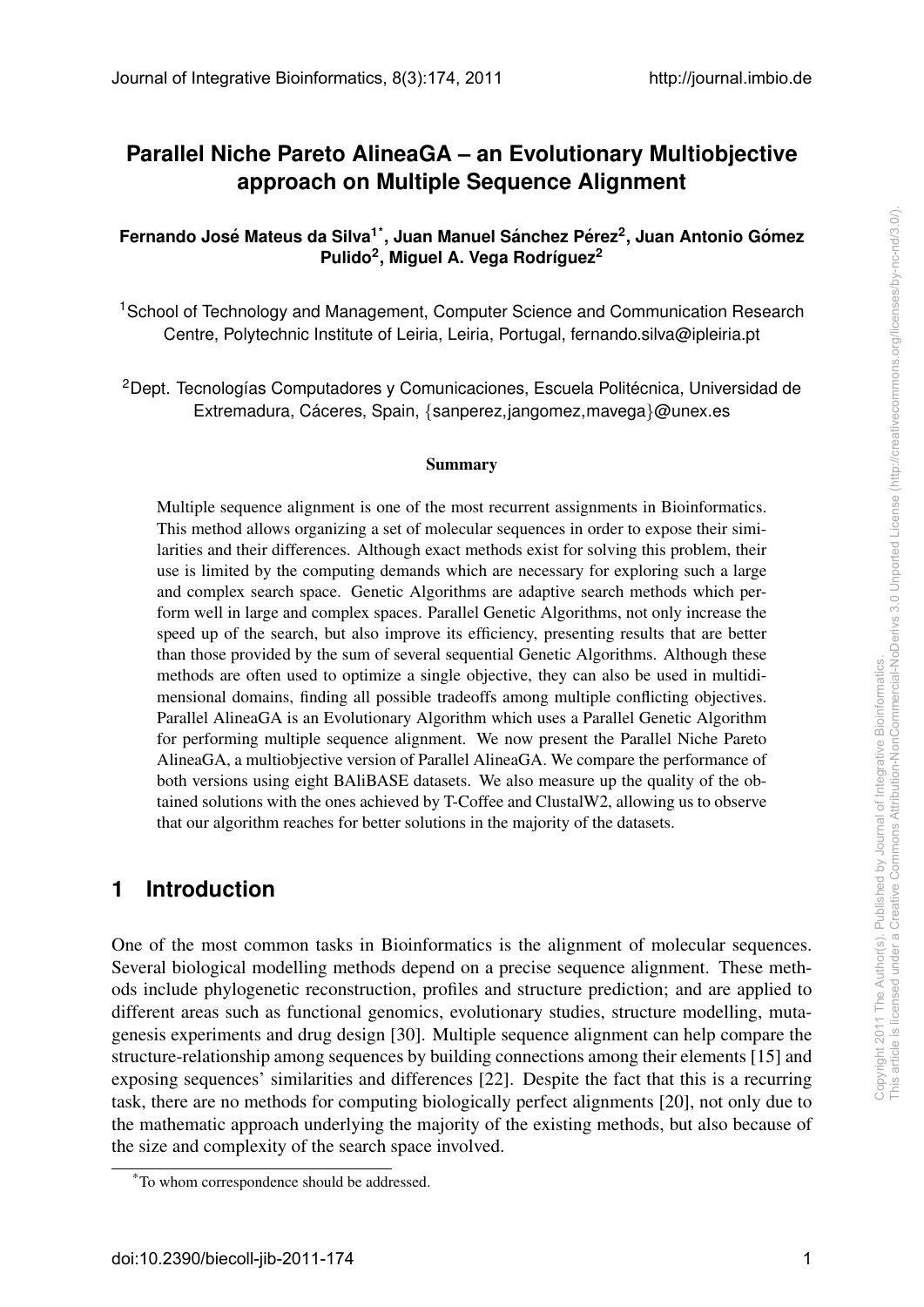Presently, there are two main methods for performing multiple sequence alignment: the progressive method and the iterative method. However, multiple sequence alignment can also be computed by exact algorithms, which attempt to compute an optimal or suboptimal alignment within well defined boundaries. Even so, this procedure is greatly limited by the intensive computer resources that are necessary for aligning a large number of sequences [18]. Although the progressive approach is the one adopted by the majority of today's multiple sequence alignment tools [20], it has some limitations. In this method the alignment is built by progressively aligning pairs of sequences according to their similarity. If the similarity computation is incorrect, it will have consequences on the final result, which will be aggravated gradually as more sequences are added to the alignment [21]. One of the most visible examples based on this method is ClustalW 2.0 [16], which is probably the most commonly used multiple sequence alignment program [7]. Another example is T-Coffee [21], one of the best algorithms available for this purpose [17]. In opposition, iterative methods produce an alignment and then refine it during a number of iterations until no further improvement can be made [8]. They seek to optimize a scoring function that reflects biological events such that optimizing the score leads to a correct alignment [17]. Evolutionary Algorithms (EAs), such as Genetic Algorithms (GAs) and Parallel GAs (PGAs) are examples of iterative methods.

Despite GAs and PGAs are often used to solve single objective problems, they can also be used in multiobjective domains, where they search for the Pareto front [23] - a set of solutions which presents the best possible optimization of the objectives in test. Niching methods, can be used for distributing the solutions along the Pareto front, increasing the diversity of the population and allowing parallel convergence into different good solutions [23]. Parallel AlineaGA [27] is a parallel EA for solving the multiple sequence alignment problem that makes use of the MPI.NET [12] implementation of the Message Passing Interface (MPI) protocol [13] for communication. The algorithm uses a PGA with a simple local search strategy embedded on some of its mutation operators for optimizing two objective functions.

In this work, we test a multidimensional strategy that makes use of a niching mechanism named Equivalence Class Sharing (ECS) [14] for optimizing both the sum-of-pairs and the identity of the alignments. We test this approach using eight BAliBASE [29] datasets, and we compare the quality of the found solutions with the ones found by its single objective version. We also compare these results with the ones produced by ClustalW2 [16] and T-Coffee [21].

This paper is organized as follows. In the next Section we introduce concepts underlying our research. In Section 3, we present a brief explanation regarding the multiobjective PNPAlineaGA methods. Section 4 presents the experiments performed in order to validate and observe our results. Finally, the ending Section presents final considerations on our work.

# **2 Background**

This Section introduces background and terminology information on the most relevant concepts related with our technical solution for solving the multiple sequence alignment task.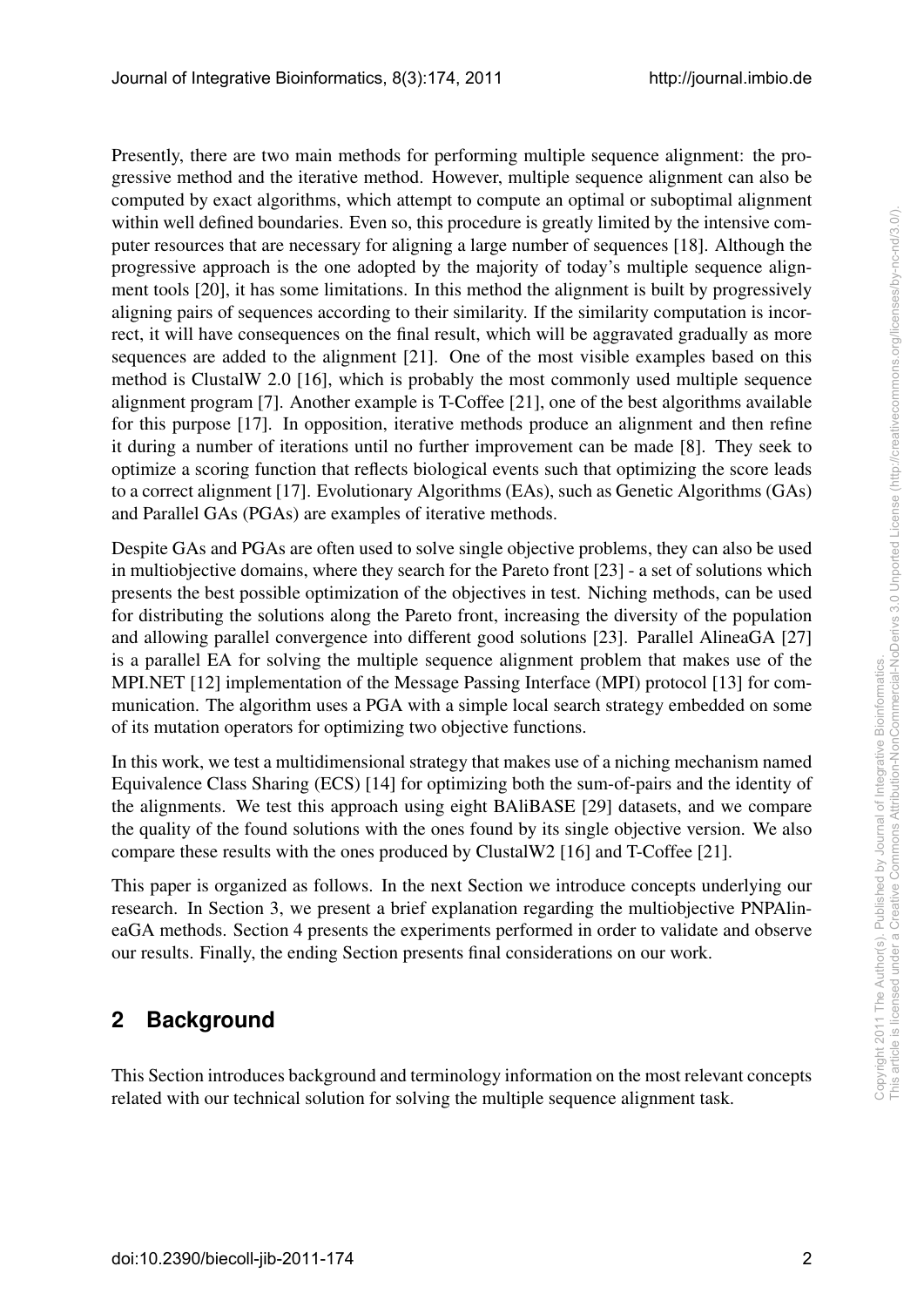#### **2.1 Alignment**

An alignment disposes the sequences in such a way that displays where the sequences are similar, and where they differ. Spaces can be introduced in the sequences for finding regions of similarity among them. These spaces are often referred to as gaps, represented by the "-" sign. The introduction of gaps into the sequences, allows the alignment to be extended into regions where one sequence may have lost or gained sequence characters not found in the other. An optimal alignment is the one that exhibits the most correspondences and the fewest differences, but which may or may not be biologically meaningful [22]. Figure 1 shows an example of a multiple sequence alignment.

> $KV - - NDEV - GEAL$  $KV - -NEEV - GEAL$ KVGA-AGEGAEAL **KVGGHGEYGAEAL**

Figure 1: Example of a Multiple Sequence Alignment.

#### **2.2 Island Parallel Genetic Algorithms**

EAs are search methods that take their inspiration from natural selection and survival of the fittest in the biological world. They differ from more traditional optimization techniques in that they engage a search from a population of solutions, not from a single point. GAs are a category of EAs which focus on optimizing general combinatorial problems [11]. They are adaptive and robust search processes whose search methods are inspired in natural events such as genetic inheritance and Darwinian strife for survival [19]. In GAs, a fixed size population of solutions is evolved throughout a series of iterations by means of genetic operators such as crossover and mutation [6]. Crossover merges features in the population by swapping corresponding segments of two randomly chosen individuals (parents), and forming two new similar ones (offspring). Mutation usually applies a random change within a solution. Both operators are used according to a defined probability rate [2]. In order to carry this evolution, every solution has an associated fitness score which reflects its performance and that can be used for determining which solutions can be used for producing new individuals.

Although parallelization is often related to speed up the optimization processes, in GAs it can also result in an effectiveness improvement as consequence of its structured population and parallel execution [1]. Multiple population GAs, make use of various independent subpopulations that exchange solutions from time to time. This trade of solutions is called migration and it is restricted by several parameters, such as the migration rate, that is the number of individuals that are exchanged within the subpopulations; the migration interval, that states when the migration occurs; and the topology, which establishes the connection among subpopulations [3]. This class of algorithms, often referred as Island PGAs (IPGA) [20, 22], are easy to implement, since they run several independent GAs simultaneously, with an extension of subroutines that handles migration. Also, multi-processor computers are becoming widely available, and even single processor machines can simulate their behavior by using technologies as MPI [13].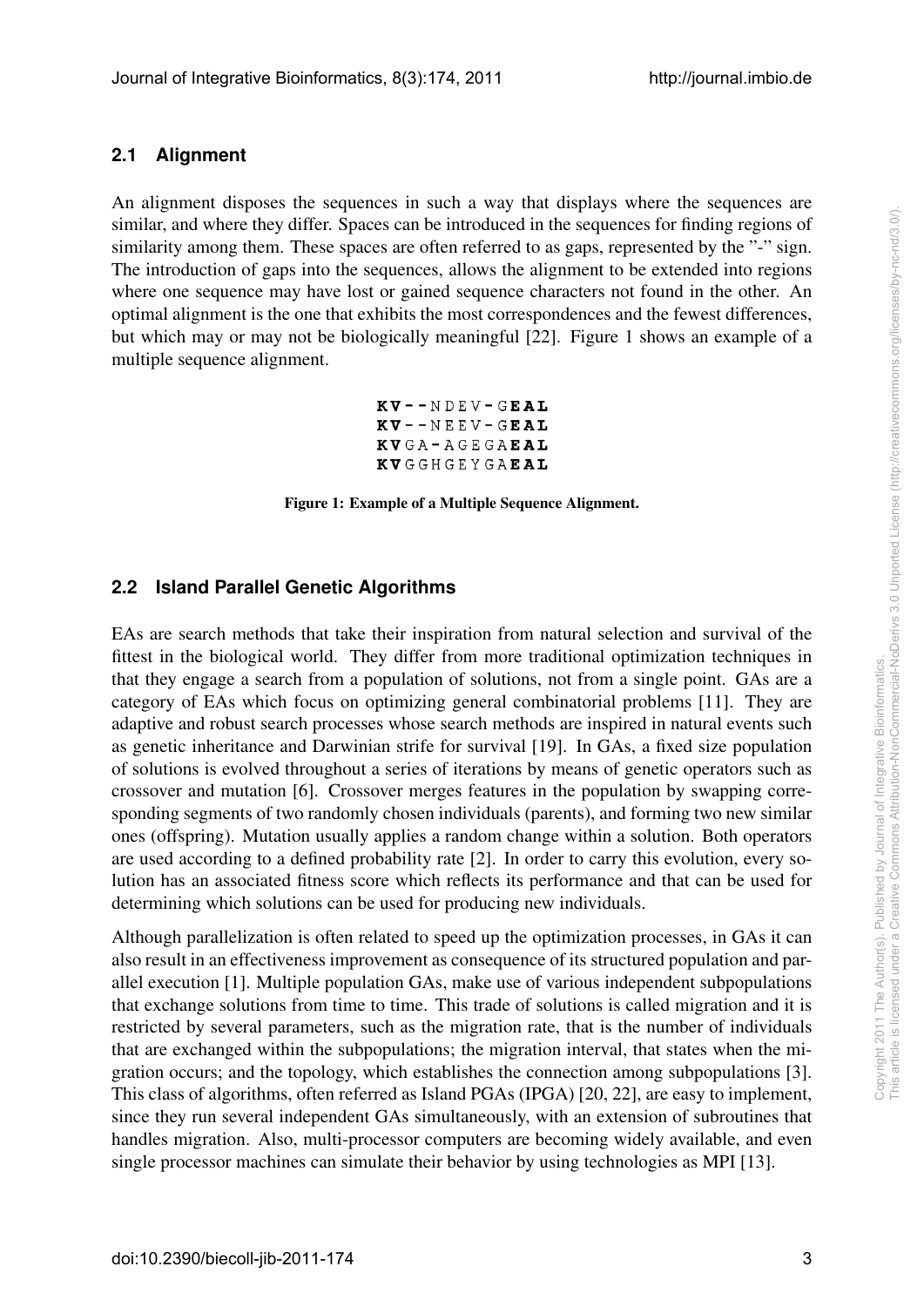#### **2.3 Multiobjecive Optimization and Equivalence Class Sharing**

Although a great majority of optimization problems are solved as a single objective problem, where the algorithm tries to optimize a single objective function, in reality there are usually more than one conflicting objective to optimize. Multiobjective optimization has been adopted by several different areas of investigation, representing one actual and important area in science and engineering [28]. Unlike single objective optimization, which results in an optimal single solution, multiobjective problems have a set of solutions which represent the best tradeoff among the multiple conflicting objectives [14]. These are Pareto optimal solutions and lie on the Pareto front. There are two properties to have in mind when optimizing multiple objectives: the convergence to the Pareto front, ensuring the generation of near-optimal solutions; and uniform diversity, indicating a good distribution of the solutions along the Pareto front [28].

Fitness sharing [9] is a mechanism for maintaining population diversity. It distributes the population over different peaks in the search space by reducing the fitness of highly similar solutions, preventing the convergence to a single point in the Pareto front and allowing parallel convergence into multiple good solutions [23]. ECS [14] is a particular method of sharing which can be applied to the selection stage of the GA, avoiding genetic drift. This technique assumes that candidate solutions, mutually dominated or non-dominated, are equally fit, and computes the niche count of the candidates, selecting the one with the smallest individual number on its neighborhood, maintaining diversity along the front. The niche count,  $m_i$ , is computed by adding a sharing function,  $\text{Sh}(d_{i,j})$ , over all members of the population, according to (1).

$$
m_i = \sum_{j=1}^{n} Sh(d_{i,j})
$$
 (1)

Here,  $d_{i,j}$  is the distance between solutions *i* and *j*, which can be based on either phenotype or genotype similarity. The sharing function is given by (2).

$$
Sh(d_{i,j}) = \begin{cases} 1 - \frac{d_{i,j}}{\sigma_{share}}, & \text{if } d \le \sigma_{share} \\ 0, & \text{if } d > \sigma_{share} \end{cases}
$$
 (2)

*σshare* represents the niche radius. Solutions within this radius are in the same neighborhood, and therefore increase the niche count.

# **3 Methods**

Parallel Niched Pareto AlineaGA (PNPAlineaGA) uses an IPGA which relies on a star topology for connecting the different processes. It has been written in C*♯*, using the .NET Framework 4 and MPI.NET [12] for interconnecting the different processes.

#### **3.1 Representation, Evaluation, Crossover and Mutation**

PNPAlineaGA uses real multiple sequence alignments to represent the solutions. Every solution of each subpopulation is randomly generated by putting each sequence in an array line and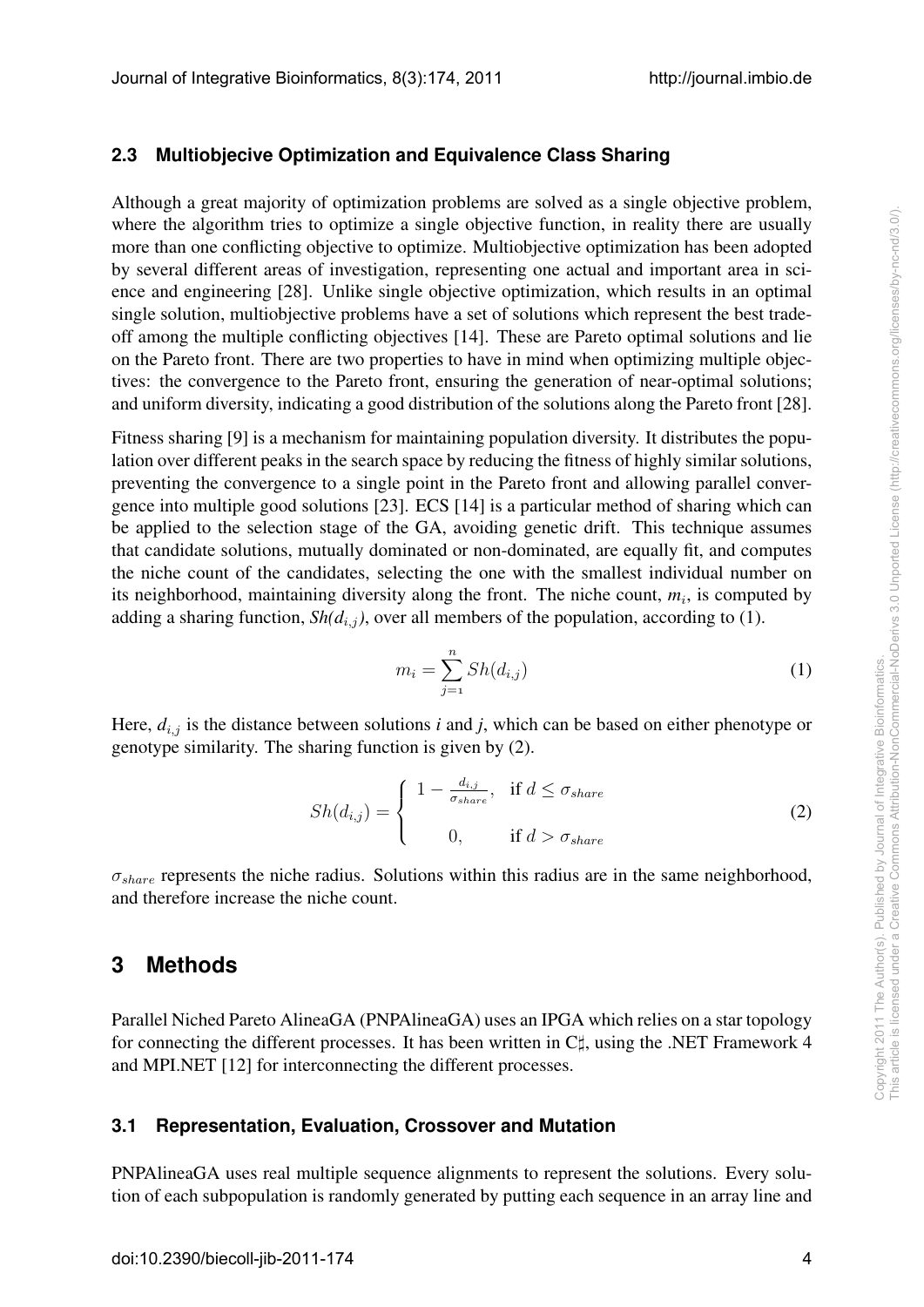randomly inserting gaps on its sequences so as their size becomes the same. Then, they are combined and mutated inside each subpopulation during a number of generations, trading solutions periodically. All solutions are evaluated for determining their fitness in each generation.

Two different objectives are evaluated: the sum-of-pairs (3), which adds the scores of all the pairwise comparisons on each column of the alignment [21]; and the identity, i.e. the number of fully identical columns in the alignment.

$$
Sum - of - Pairs = \sum_{i=1}^{n-1} \sum_{j=i+1}^{n} ScoringMatrix(l_i, l_j)
$$
\n(3)

The pairwise alignment cost of every amino acid is determined by the PAM 350 [5] scoring matrix. As well, a gap penalty of -10 [25] is applied when an amino acid is aligned with a gap.

To combine the solutions three crossover operators are used. Two of them derive from Goldberg's standard one point crossover [10], one defines the cut point at a random line and the other at a random column of the alignment. The third one is derived from RecombineMatched-Col [4], and originates a fully identical column from one of the parents, in the other parent for generating the offspring. These operators are randomly selected within each generation. All of the crossover operators are better described in [25].

Mutations can occur, introducing new characteristics in the population and thus, increasing diversity. In order to not modify the sequences and consequently invalidating the alignment, changes can only be made to the gaps and not to the amino acids. Therefore, inserting or shifting gaps are the most effective ways of introducing new patterns in the population. PNPAlineGA uses six mutation operators. Each mutation operator is randomly selected and it is applied to an individual according to the defined mutation probability. If the mutated solution is worst than the original one, a new mutation can be applied to the mutated individual. This can be repeated until the fitness improves or during a certain number of attempts previously defined by the user. In our tests, we perform a maximum of 2 tries because it represents a good tradeoff between speed and robustness, without transforming completely the individuals in a single generation. These operators are divided into stochastic and greedy ones which insert, shift and merge gaps in the sequences of the alignments. The greedy ones, named "Smart" operators [25], embed a simple local search mechanism and only produce mutations whenever an improvement will be made to the original solution. These operators make use of a direction probability which determines the insertion/shift of the gaps at the beginning or at the end of the alignment. This probability is initially set to the center of the alignment and it is updated according to the results, increasing the probability of inserting/moving the gaps to the left or right in the alignment. Also, each operator tries to improve the alignment to the maximum of 3 tries. The "Smart" operators and their effects are deeply explained in [24].

#### **3.2 Selection**

The Niched Pareto GA selection scheme uses Pareto Domination Tournaments (PDT) and ECS [14] for sustaining multiple Pareto optimal solutions. Unlike to the normal binary tournaments, PDTs allow the control of the domination pressure by means of a sampling scheme. Here, two random candidate solutions are picked from the population for selection. Also, a random set of population individuals is chosen to form a comparison set which is used to evaluate the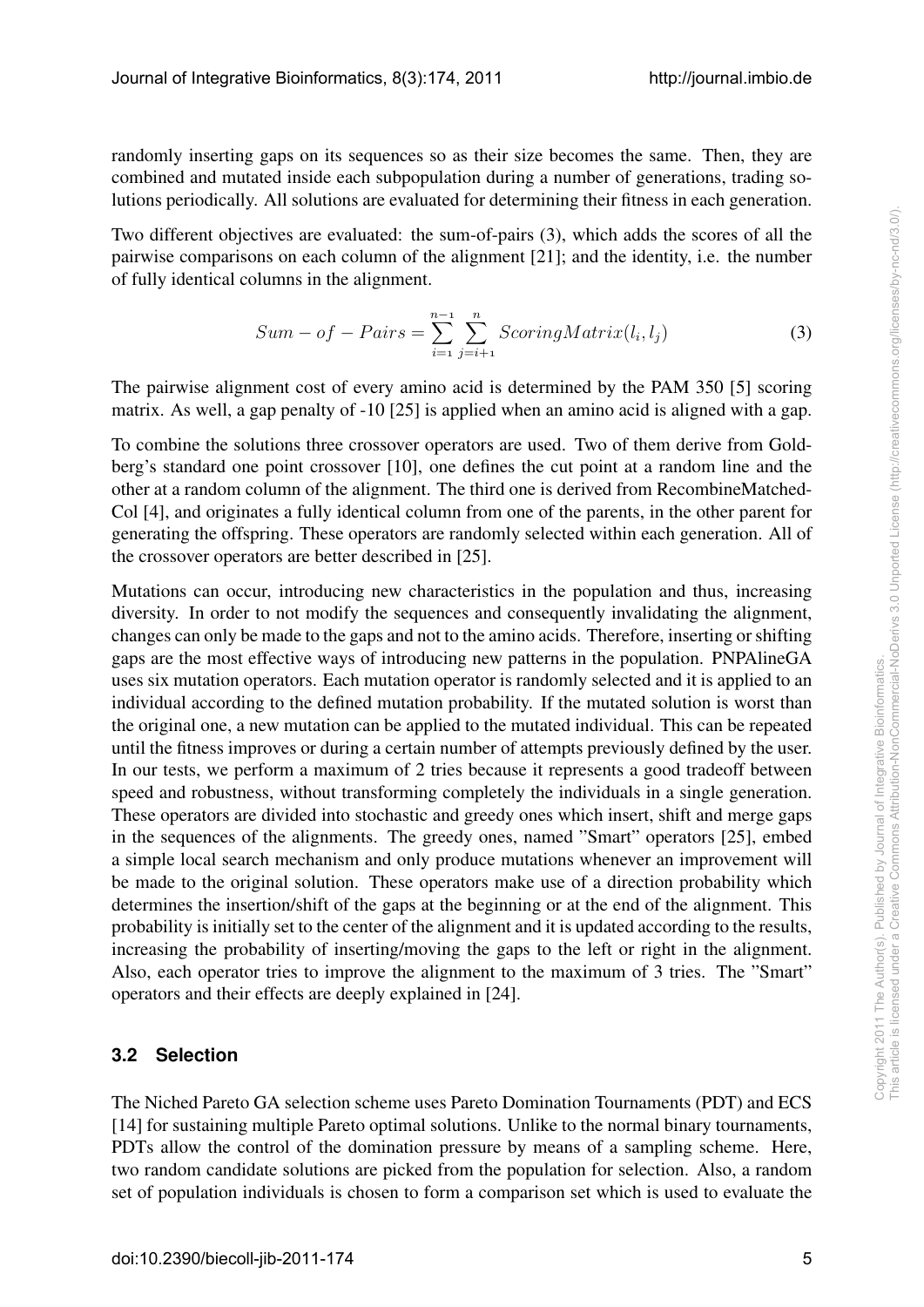candidate solutions. The candidate who dominates all solutions in the comparison set wins the tournament. Domination pressure can be controlled by adjusting the size of the comparison set. In general, a comparison set of 10% of the population size leads to a tight and complete distribution over the front [14]. Whenever both candidates are dominated or non-dominated by the sample set, ECS is used. This method selects the candidate which presents the smallest number of solutions in its neighborhood. We use the Euclidean distance for computing  $d_{i,j}$ . The niche radius  $\sigma_{share}$  is calculated according to (4), which assumes that the solution set has a previously known finite number of peaks *q* [23]. However, as in this domain there is no way of knowing this number beforehand, we opted for considering 4 peaks because it was the value which performed better for the majority of the datasets in our previous experiments [26].

$$
\sigma_{share} = \frac{r}{\sqrt[n]{q}}\tag{4}
$$

In (5), *r* is defined by computing the lower and upper bounds of each dimension *n* on every generation.

$$
r = \frac{1}{2} \sqrt{\sum_{k=1}^{n} (x_{k,max} - x_{k,min})^2}
$$
 (5)

#### **3.3 Migration**

PNPAlineaGA uses a star topology for connecting the different processes. In this model, every subpopulation is assigned to a different process where evolves independently. On every migration interval, each slave process sends its best solutions to the master process and the master process sends its best individuals to each slave process. This topology has the advantage of allowing the increase or decrease of the number of processes without changing the algorithm's implementation. It is also more fault tolerant, because if one of the slave processes stops, it will not stop the program from running.

Three solutions are traded among the different islands: the one which presents the best compromise between the two objectives; the best solution for the sum-of-pairs objective; and the best solution for the identity objective. These migrants replace each subpopulation's worst solutions, holding their size unaltered. In order to prevent bottleneck issues caused by slower processes, this is performed asynchronously. The communication topology relies on MPI.NET [12].

# **4 Testing and Results**

To obtain the best possible solutions that optimizes both sum-of-pairs and identity of the alignments we have tested PNPAlineaGA with eight BAliBASE [29] datasets. BAliBASE is a database of manually refined multiple sequence alignments. It was developed in order to establish a high quality structured and classified benchmark database for evaluating multiple sequence alignment programs [29]. Four of the datasets (1aho, 1fmb, 1plc and 1dox) present more than 35% of identity among its sequences and the remaining ones (1fjlA, 1hpi, 1pfc and 1ycc) present 20% to 40% of identity. The parameters choice for our tests are based on our previous work [27]; therefore, subpopulation size is 100, the comparison set for the PDTs is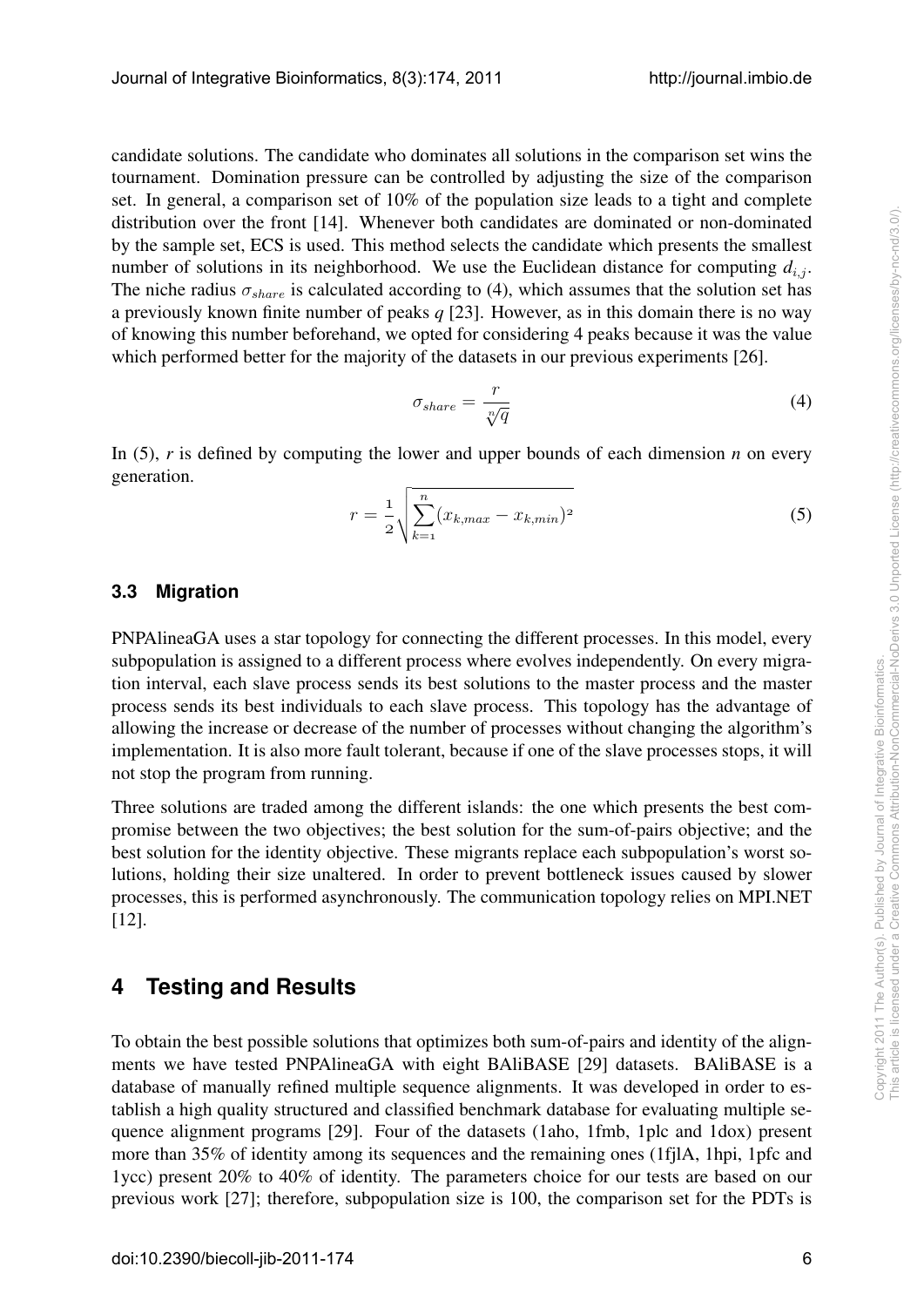| Dataset | <b>BAliBASE</b> |    | ClustalW2  |    | T-Coffee   |    |                | PNPAlineaGA         |       | Parallel AlineaGA   |       |
|---------|-----------------|----|------------|----|------------|----|----------------|---------------------|-------|---------------------|-------|
|         | <b>SOP</b>      | ID | <b>SOP</b> | ID | <b>SOP</b> | ID | <b>Islands</b> | <b>Average Best</b> |       | <b>Average Best</b> |       |
|         |                 |    |            |    |            |    |                | <b>SOP</b>          | ID    | <b>SOP</b>          | ID    |
| 1aho    | 2015            | 12 | 1644       | 8  | 2010       | 11 | $\overline{4}$ | 2116.03             | 11.97 | 2145.67             | 10.50 |
|         |                 |    |            |    |            |    | 8              | 2195.80             | 12.13 | 2207.77             | 11.03 |
| 1fmb    | 1706            | 25 | 1780       | 24 | 1805       | 24 | $\overline{4}$ | 1835.70             | 26.30 | 1859.80             | 25.40 |
|         |                 |    |            |    |            |    | 8              | 1855.20             | 26.30 | 1876.23             | 25.86 |
| 1plc    | 2403            | 18 | 2387       | 14 | 2529       | 18 | $\overline{4}$ | 2432.27             | 18.30 | 2537.53             | 17.57 |
|         |                 |    |            |    |            |    | 8              | 2515.33             | 18.73 | 2590.57             | 17.83 |
| 1dox    | 1234            | 22 | 1020       | 19 | 1133       | 21 | $\overline{4}$ | 1176.60             | 22.20 | 974.40              | 9.53  |
|         |                 |    |            |    |            |    | 8              | 1257.63             | 23.40 | 1162.03             | 16.30 |
| 1fj1A   | 1740            | 6  | 1770       | 6  | 1801       | 6  | $\overline{4}$ | 1531.37             | 4.80  | 1558.17             | 4.50  |
|         |                 |    |            |    |            |    | 8              | 1712.67             | 5.87  | 1710.03             | 5.43  |
| 1hpi    | 1280            | 10 | 1087       | 10 | 1148       | 11 | 4              | 1164.70             | 12.40 | 1190.37             | 11.33 |
|         |                 |    |            |    |            |    | 8              | 1158.17             | 12.73 | 1199.43             | 11.63 |
| 1pfc    | 2216            | 13 | 2231       | 9  | 2425       | 12 | $\overline{4}$ | 2389.07             | 14.63 | 2501.80             | 12.70 |
|         |                 |    |            |    |            |    | 8              | 2461.57             | 14.00 | 2533.33             | 12.86 |
| 1ycc    | 963             | 11 | 798        | 5  | 520        | 11 | $\overline{4}$ | 995.97              | 8.27  | 1099.33             | 6.50  |
|         |                 |    |            |    |            |    | 8              | 1064.73             | 8.50  | 1152.20             | 7.43  |

Table 1: Comparing PNPAlineaGA with Parallel AlineaGA, ClustalW2 and T-Coffee results. SOP, sum-of-pairs; ID, identity.

10, crossover and mutation rates are 0.8 and 0.4 respectively, migration occurs every 100 generations, and the algorithm execution is limited to 1000 generations.

# **4.1 Solution Quality**

Table 1 presents the results achieved by PNPAlineaGA and compares them with the ones achieved by single objective Parallel AlineaGA [27], ClustalW version 2.0.12 [16] (available at: www.ebi.ac.uk/Tools/clustalw2) and T-Coffee version 8.93 [21] (www.ebi.ac.uk/Tools/tcoffee), all using the PAM 350 scoring matrix and default gap penalty values. "BAliBASE" column presents the sum-of-pairs and identity scores for the reference alignments, calculated using the PAM 350 and a -10 gap penalty. The "ClustalW2" and "T-Coffee" columns presents both sumof-pairs and identity of the best found solution. "Average Best" for both "PNPAlineaGA" and "Parallel AlineaGA" presents the average best scores for the sum-of-pairs and identity over 30 independent runs of each program. All these tests were performed for 4 and 8 island configurations.

Globally, the 8 island configuration achieves better scores than the 4 island versions on both versions of Parallel AlineaGA. However, despite we are not focusing on communication costs, the 8 island model has the drawback of a higher execution time. Also, Parallel AlineaGA finds solutions with higher sum-of-pairs scores, which is expected because it does not try to optimize conflicting objectives, such as PNPAlineaGA. Still, there is one exception in the 8 island configuration of dataset 1dox, where the optimization of both objectives allowed PNPAlineaGA to perform better on both objectives. Considering the identity objective, PNPAlineaGA behaves better than Parallel AlineaGA in all datasets.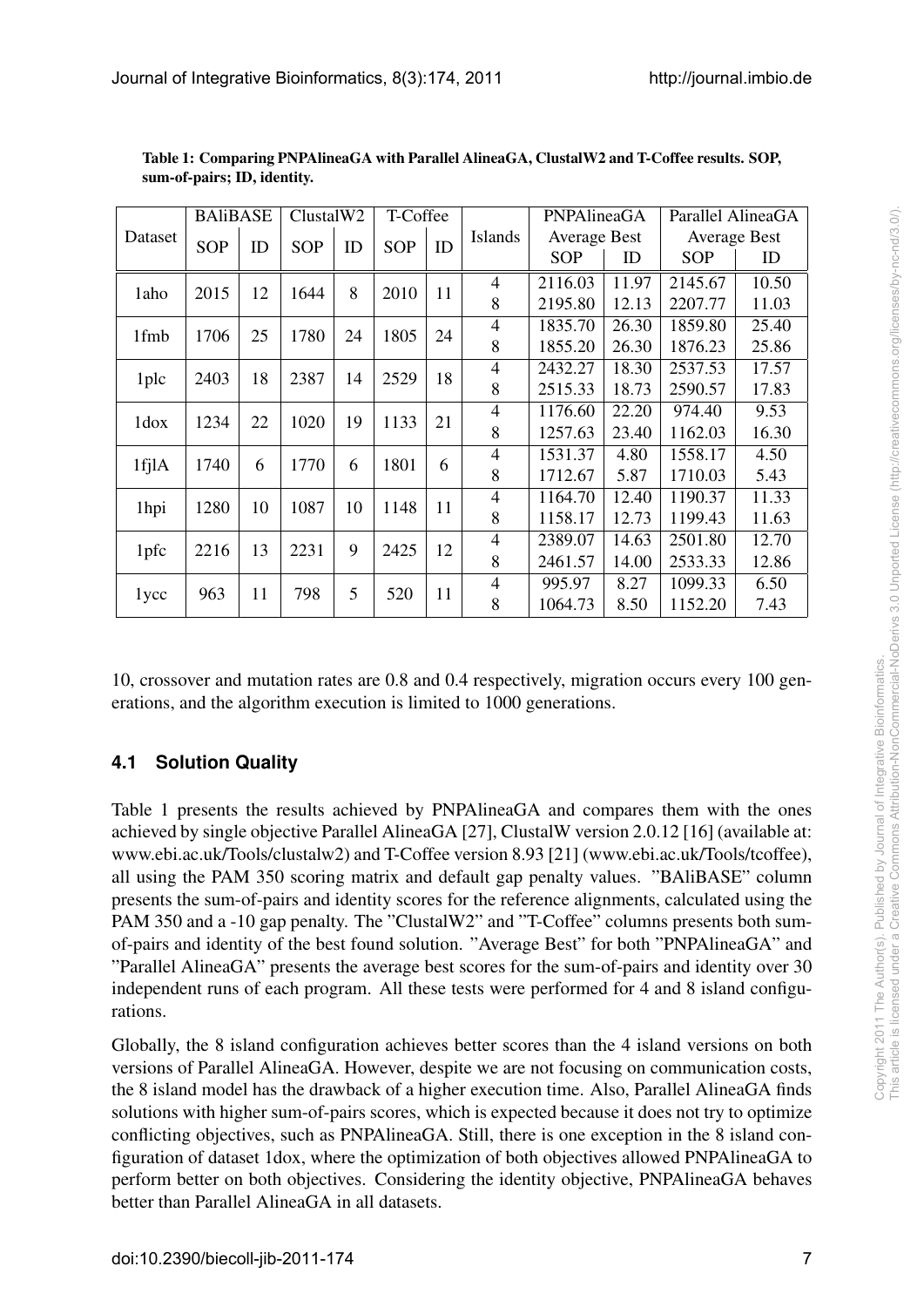Comparing to the BAliBASE sum-of-pairs scores, PNPAlineaGA is able to find better values for the majority of the datasets, with the exceptions of 1fjlA and 1hpi. Considering the identity objective, PNPAlineaGA is able to find solutions with higher scores than BAliBASE on 6 of the 8 datasets. PNPAlineaGA behaves better than ClustalW2 and T-Coffee on all of the datasets except 1fjlA, where it is not able to find better scores for both objectives, and 1ycc, where it surpasses only in the sum-of-pairs score.

## **4.2 Population's Evolution**

As explained in Section 3.3, in PNPAlineaGA there are three solutions which are considered for migration. Figures 2 to 17, present the fitness evolution of these three solutions on each subpopulation, for each dataset, on the 4 and 8 island models of PNPAlineaGA in 4 particular moments: generations 100, 400, 700 and 1000. The results presented here were obtained by averaging each solution's sum-of-pairs and identity scores from the 30 runs of the program.

Comparing the evolution of the subpopulations for dataset 1aho on the different island configurations, represented in Figures 2 and 3, it is noticeable that the configuration which uses 8 islands presents a better overall result, which is visible in the four generations in study.



Figure 2: Population's Evolution for 1aho using PNPAlineaGA 4 island model.



Figure 3: Population's Evolution for 1aho using PNPAlineaGA 8 island model.

Figures 4 and 5 depict the evolution of the best solutions of the different subpopulations for dataset 1fmb, on the 4 and 8 island models, respectively. The advantage of using a larger model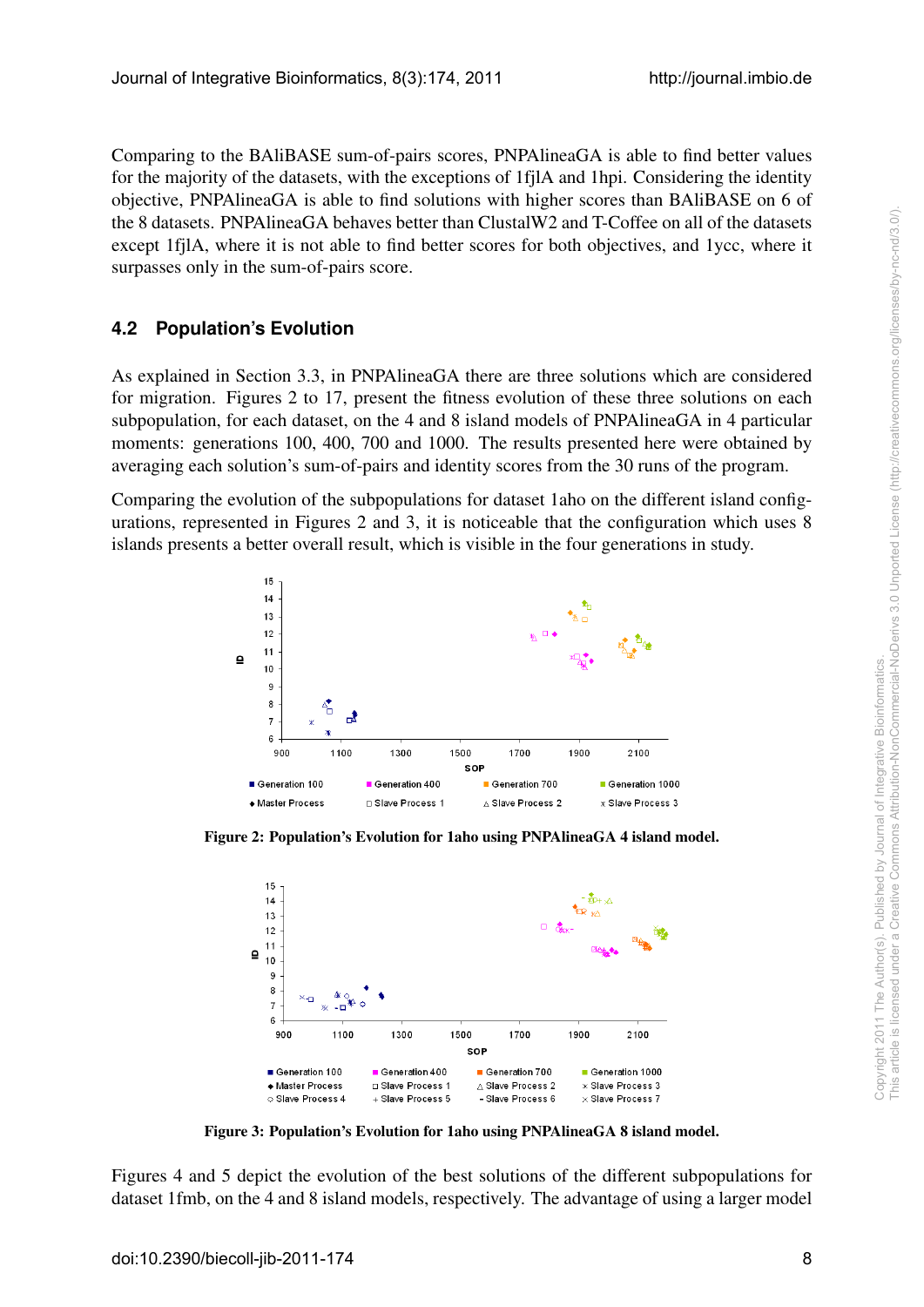is clearer in the early stage of execution of the algorithm. Nevertheless, despite the solutions found by the 4 islands model appear to be similar, the majority of the 8 island model solutions present better throughout evolution, and the final solution set is also better.



Figure 4: Population's Evolution for 1fmb using PNPAlineaGA 4 island model

![](_page_8_Figure_5.jpeg)

Figure 5: Population's Evolution for 1fmb using PNPAlineaGA 8 island model

Comparing the best solutions evolution on 1plc dataset, in Figures 6 and 7, we can observe that, despite that in an early state of execution, there is not a visible advantage of using a larger parallel model, that use is rewarded in the subsequent generations. The bigger capacity of exploration and exploitation of a larger number of subpopulations, allows the 8 island model to reach better quality solutions, with higher scores on both objectives in test.

Figures 8 and 9 represent the evolution of the best solutions in dataset 1dox. In generation 100, the model with 4 islands presents higher identity and sum-of-pairs scores. However, in the subsequent generations, the 8 island model reaches higher values on both objectives. That can be observed from generation 400. The final solution set also presents a better tradeoff between the identity and the sum-of-pairs, what is translated in better scores and higher quality solutions.

By comparing Figures 10 and 11, it is possible to examine the performance of the 4 and the 8 island parallel evolutionary algorithm on dataset 1fjlA. For this dataset, the 8 island model performed better since generation 100. While in generation 400 the best sum-of-pairs score of the 4 island model is around 1300, the 8 island model presents a score near 1500, which is approximately the maximum sum-of-pairs score of generation 700 in the 4 island model. This better performance reflects on the final solution set, which, for the 8 island model, presents much better scores on both objectives, and therefore, achieves better quality solutions.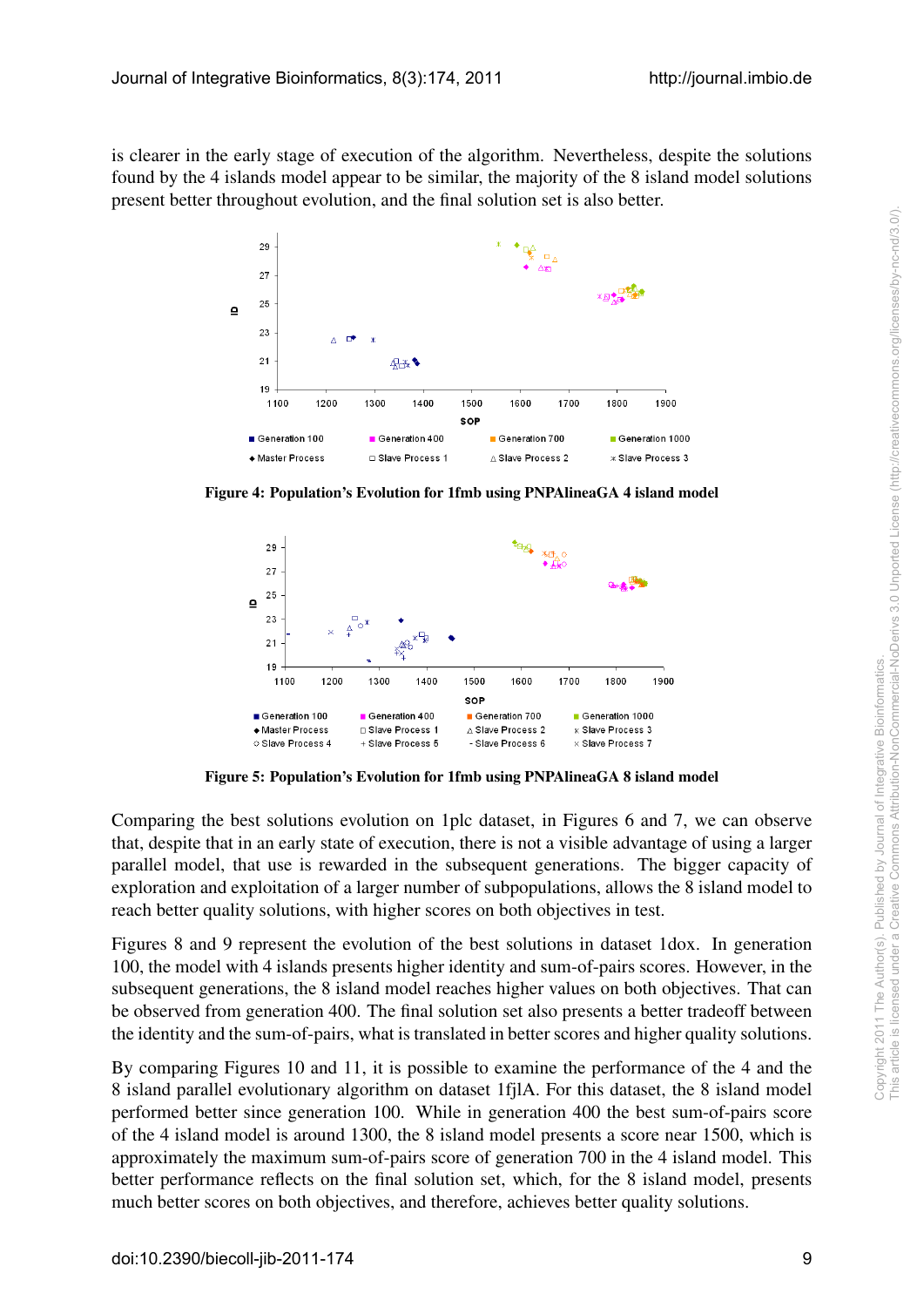![](_page_9_Figure_2.jpeg)

Figure 6: Population's Evolution for 1plc using PNPAlineaGA 4 island model

![](_page_9_Figure_4.jpeg)

Figure 7: Population's Evolution for 1plc using PNPAlineaGA 8 island model

![](_page_9_Figure_6.jpeg)

Figure 8: Population's Evolution for 1dox using PNPAlineaGA 4 island model

In dataset 1hpi, the evolution of the best solutions in the 4 island model, shown on Figure 12, results in a final solution set quite similar to the one presented by the 8 island model, depicted on Figure 13. In fact, a closer observation allows determining that in this case, the 4 island model presents a slightly better final sum-of-pairs score. This however, does not happen when considering the identity score, which is higher in the 8 island model.

In dataset 1pfc, the evolution of the best solutions performed better in the 8 island model of PNPAlineaGA, shown in Figure 15, resulting on a better quality final solution set than the one achieved by the 4 island model, in Figure 14. If in generation 100 the superiority of the larger 8 island model is only visible through the sum-of-pairs score, in the remaining generations that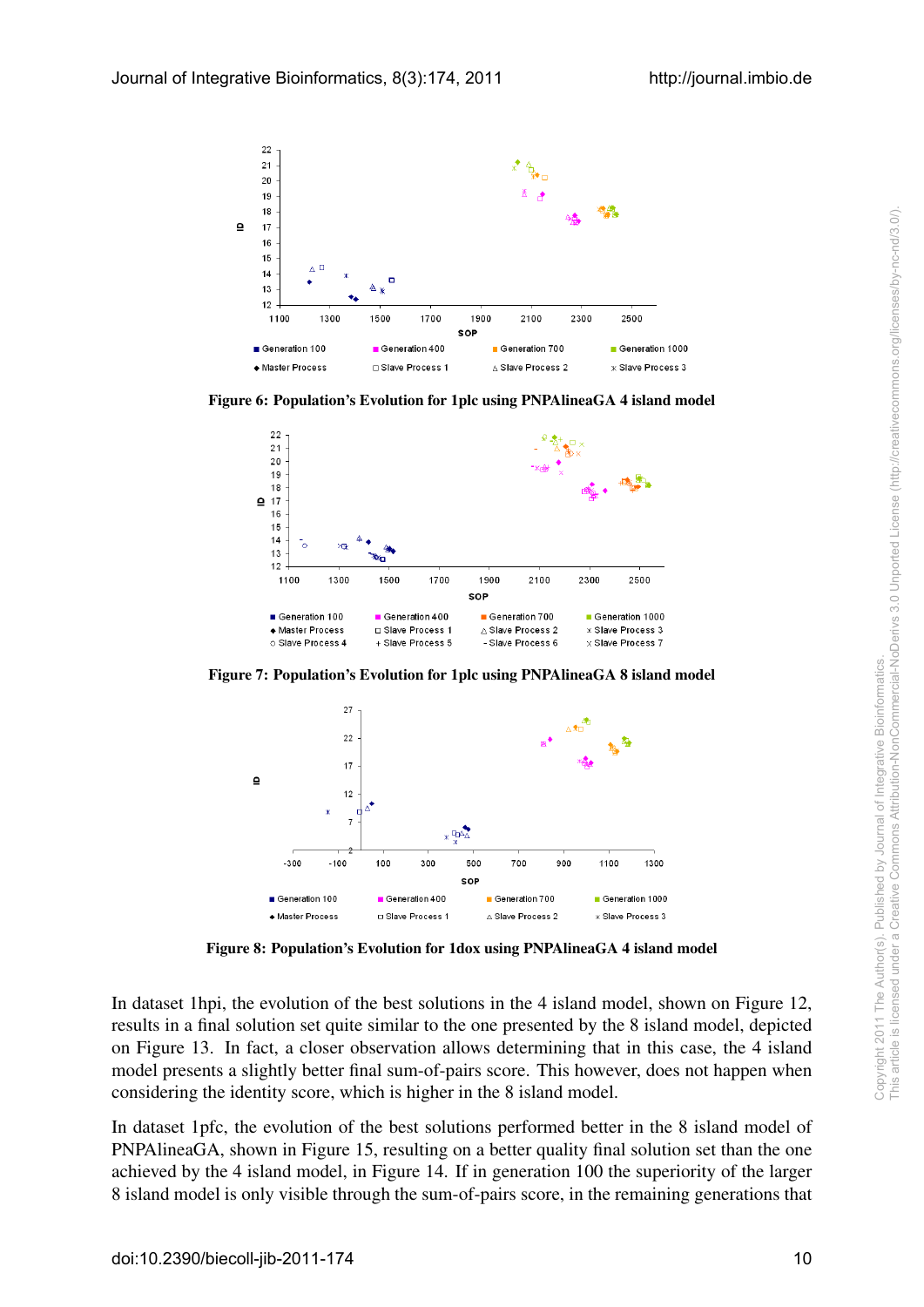![](_page_10_Figure_2.jpeg)

Figure 9: Population's Evolution for 1dox using PNPAlineaGA 8 island model

![](_page_10_Figure_4.jpeg)

Figure 10: Population's Evolution for 1fjlA using PNPAlineaGA 4 island model

![](_page_10_Figure_6.jpeg)

Figure 11: Population's Evolution for 1fjlA using PNPAlineaGA 8 island model

changes. Here it is possible to observe that the 8 island model presents better quality results in all objectives in test. The use of a larger number of subpopulations allows a better exploration of the Pareto front, which is wider in the 8 island model.

In dataset 1ycc, both models present an initial similar evolution such as Figures 16 and 17 depict. However in generation 700 the advantage of using the larger model becomes visible. From this point, the 8 island model presents higher scores on both objectives. The quality of the solutions of the 8 island model in generation 700 is similar to those present in the final solution set found by the 4 island model.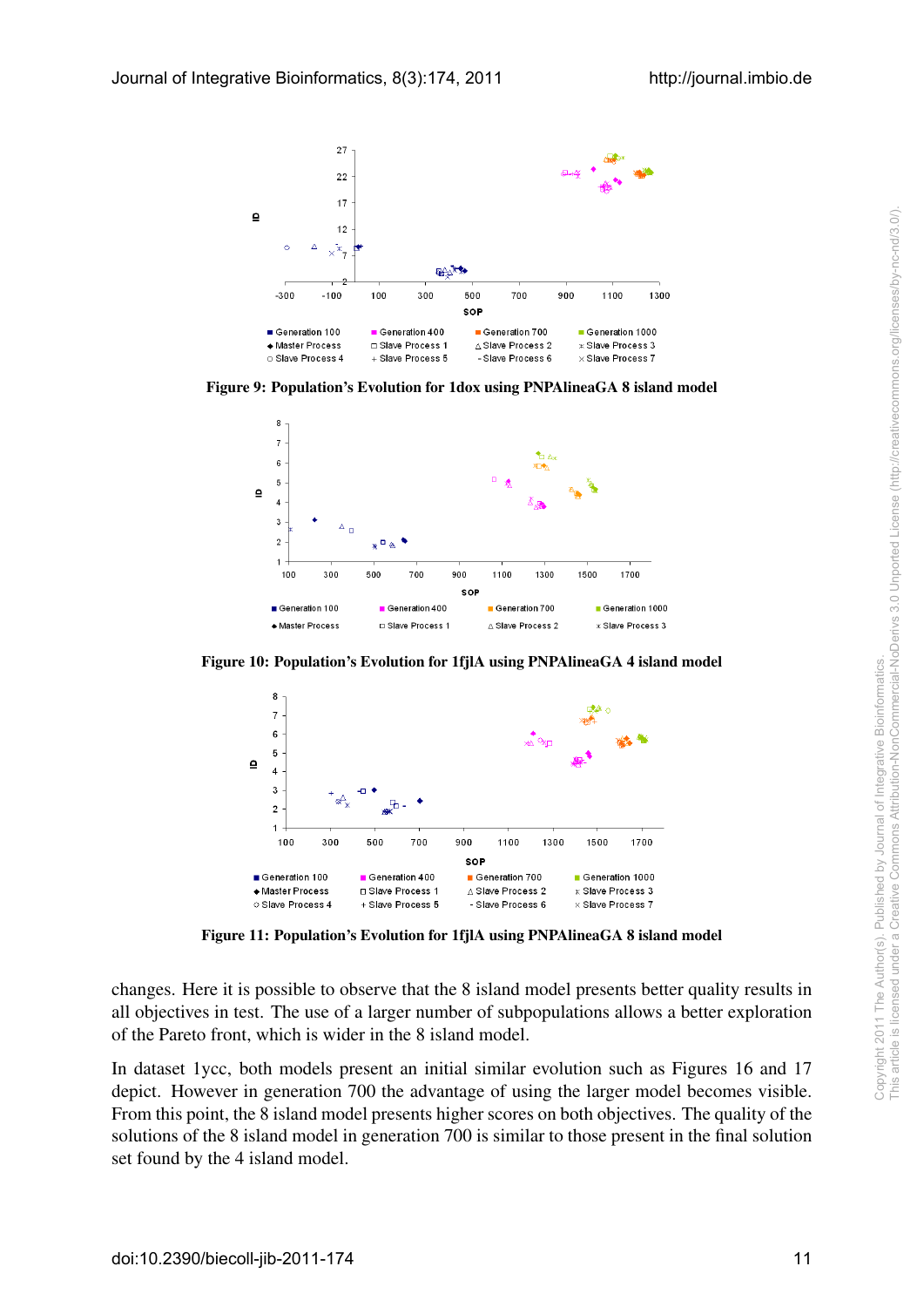![](_page_11_Figure_2.jpeg)

Figure 12: Population's Evolution for 1hpi using PNPAlineaGA 4 island model

![](_page_11_Figure_4.jpeg)

Figure 13: Population's Evolution for 1hpi using PNPAlineaGA 8 island model

![](_page_11_Figure_6.jpeg)

Figure 14: Population's Evolution for 1pfc using PNPAlineaGA 4 island model

# **5 Conclusions**

PNPAlineaGA is able to achieve quality solutions which can be observed by comparing its results with those presented by the test datasets. In the most cases, it can overcome two of the most popular sequence alignment tools: ClustalW [16] and T-Coffee [21]. By optimizing two objectives it is possible to achieve alignments which are similar to those present in the reference datasets. However, this may be of little use when aligning sequences which have distant evolutionary relations, and that consequently, are expected to present low identity scores. In these cases, optimizing only the sum-of-pairs may be the best option. The big advantage of the multiobjective approach becomes evident in cases where the sequences to align present a Figure 13: Population's Evolution for their using PNPAlineaGA 8 island model<br>  $\frac{5\pi}{4}$ <br>  $\frac{1}{4}$ <br>  $\frac{1}{4}$ <br>  $\frac{1}{4}$ <br>  $\frac{1}{4}$ <br>  $\frac{1}{4}$ <br>  $\frac{1}{4}$ <br>  $\frac{1}{4}$ <br>  $\frac{1}{4}$ <br>  $\frac{1}{4}$ <br>  $\frac{1}{4}$ <br>  $\frac{1}{4}$ <br>  $\frac{1}{4}$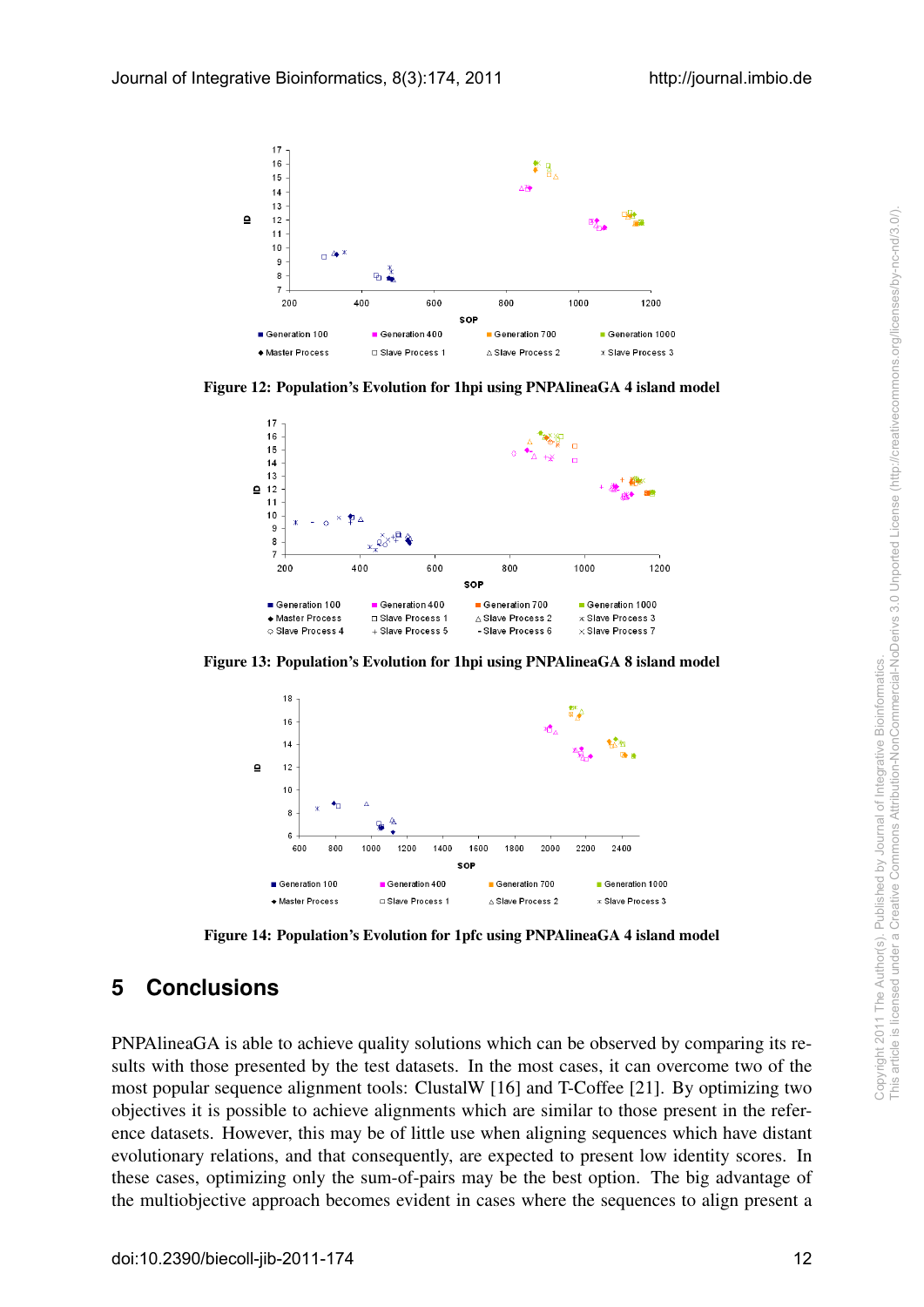![](_page_12_Figure_2.jpeg)

Figure 15: Population's Evolution for 1pfc using PNPAlineaGA 8 island model

![](_page_12_Figure_4.jpeg)

Figure 16: Population's Evolution for 1ycc using PNPAlineaGA 4 island model

![](_page_12_Figure_6.jpeg)

Figure 17: Population's Evolution for 1ycc using PNPAlineaGA 8 island model

close evolutionary relationship. Also, given that the optimal alignment is obtained mathematically and not biologically, the existence of a final set of solutions can be an advantage to help choosing the one closest to the biological reality. In these tests, it has been possible to observe that the use of a larger number of populations, allows a better exploration and exploitation of the search space. This fact contributes to find better solutions in fewer generations. However, although this study does not consider the execution costs, it has been possible to observe that increasing the number of islands leads to greatly increased run times. This disadvantage can be overcome by installing PNPAlineaGA in a computer cluster, where its speed and performance can be optimized. Figure 16: Population's Evolution for 1yce using PNPAlineaGA 4 island model<br>  $\begin{bmatrix}\n\frac{1}{2} & \frac{1}{2} & \frac{1}{2} & \frac{1}{2} & \frac{1}{2} & \frac{1}{2} & \frac{1}{2} & \frac{1}{2} & \frac{1}{2} & \frac{1}{2} & \frac{1}{2} & \frac{1}{2} & \frac{1}{2} & \frac{1}{2} & \frac{1}{2} & \frac{1}{2} & \frac{1}{2} &$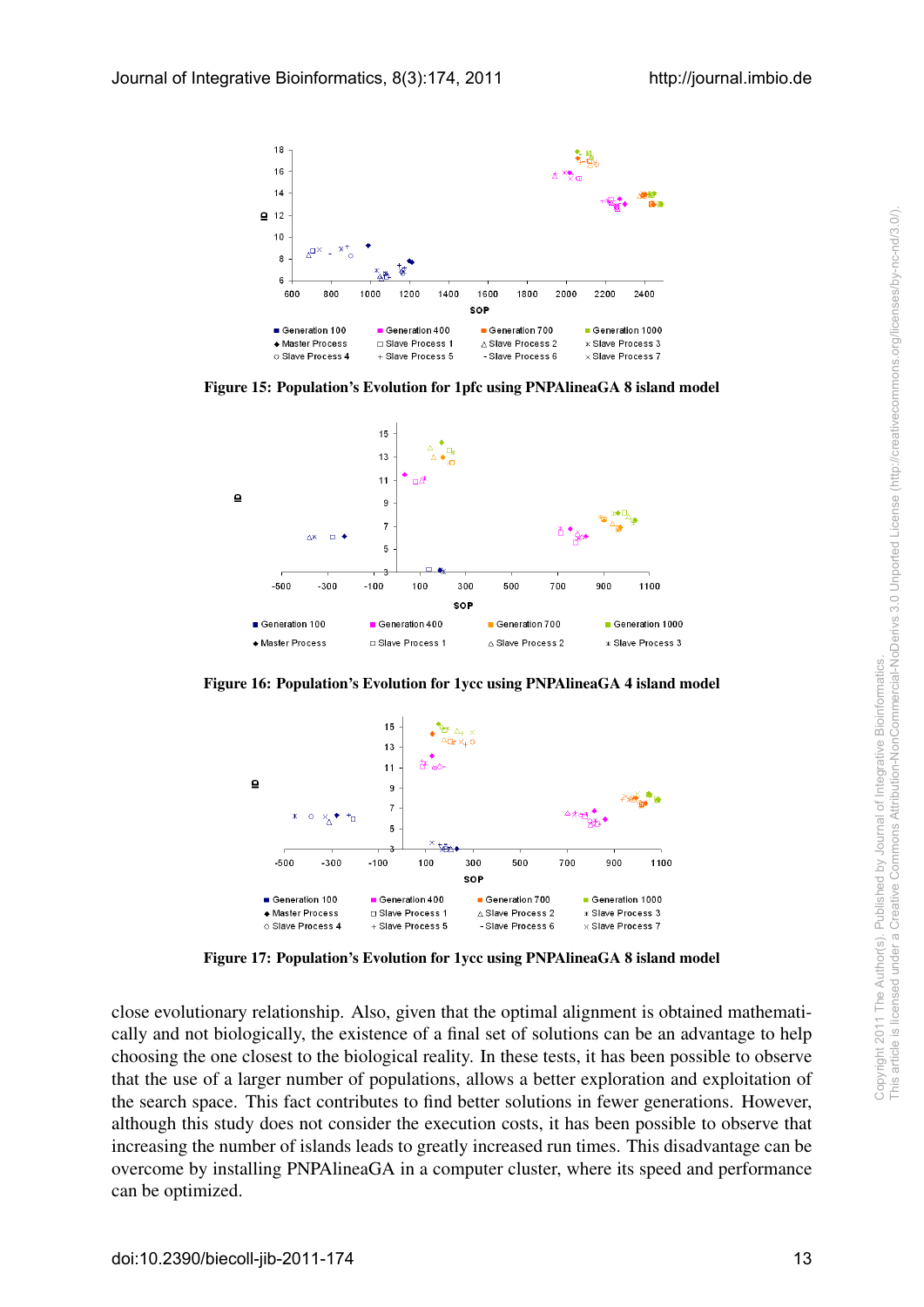## **Acknowledgements**

This work has been partially supported by the Polytechnic Institute of Leiria (Portugal) and the MSTAR project Reference: TIN2008-06491-C04-04/TIN (MICINN Spain).

## **References**

- [1] E. Alba and J. M. Troya. A survey of parallel distributed genetic algorithms. *Complexity*, 4(4):31–52, 1999.
- [2] L. A. Anbarasu, P. Narayanasamy, and V. Sundararajan. Multiple molecular sequence alignment by island parallel genetic algorithm. *Current Science*, 78(7):858–863, 2000.
- [3] E. Cantu-Paz. A survey of parallel genetic algorithms. ´ *Calculateurs Paralleles, Reseaux et Systems Repartis*, 10(2):141–171, 1998.
- [4] Kumar Chellapilla and Gary B. Fogel. Multiple sequence alignment using evolutionary programming. In Peter J. Angeline, Zbyszek Michalewicz, Marc Schoenauer, Xin Yao, and Ali Zalzala, editors, *Proceedings of the 1999 IEEE Congress on Evolutionary Computation*, volume 1, pages 445–452, Washington DC, USA, 1999. IEEE Press.
- [5] M. O. Dayhoff, R.M. Schwartz, and B.C. Orcutt. A model of evolutionary change in proteins. In *Atlas of Protein Sequence and Structure*, volume 5, pages 345–352. National Biomedical Research Foundation, 1978.
- [6] Kenneth De Jong. Learning with genetic algorithms: An overview. *Mach Learning*, 3(2-3):121–138, 1988.
- [7] R. C. Edgar and S. Batzoglou. Multiple sequence alignment. *Current Opinion in Structural Biology*, 16(3):368–373, 2006.
- [8] G. Fogel and D. Corne. *Evolutionary computation in bioinformatics*. Morgan Kaufmann Pub, 2003.
- [9] D. E. Goldberg and Jon Richardson. Genetic algorithms with sharing for multimodal function optimization. In *Proceedings of the Second International Conference on Genetic Algorithms and their Application*, pages 41–49, Cambridge, Massachusetts, United States, 1987. L. Erlbaum Associates Inc.
- [10] David E. Goldberg. *Genetic Algorithms in Search, Optimization, and Machine Learning*. Addison-Wesley Publishing Company, Reading, MA, 1989.
- [11] Perry Gray, William Hart, Laura Painton, Cindy Phillips, Mike Trahan, and John Wagner. A survey of global optimization methods, 10/2007 1997.
- [12] Douglas Gregor and Andrew Lumsdaine. Design and implementation of a highperformance mpi for c*♯* and the common language infrastructure. In *Proceedings of the 13th ACM SIGPLAN Symposium on Principles and practice of parallel programming*, pages 133–142, Salt Lake City, USA, 2008. ACM. 1345228 133-142. proteins. In *Altas of Protein Sequence and Structure*, volume 5, pages 345-352. National<br>
16] Kenneth De Jong. Leanning with genetic algorithms: An overview. *Mach Learning*,<br>
3(2-3):121-138, 1988.<br>
17] R. C. Edgar and S.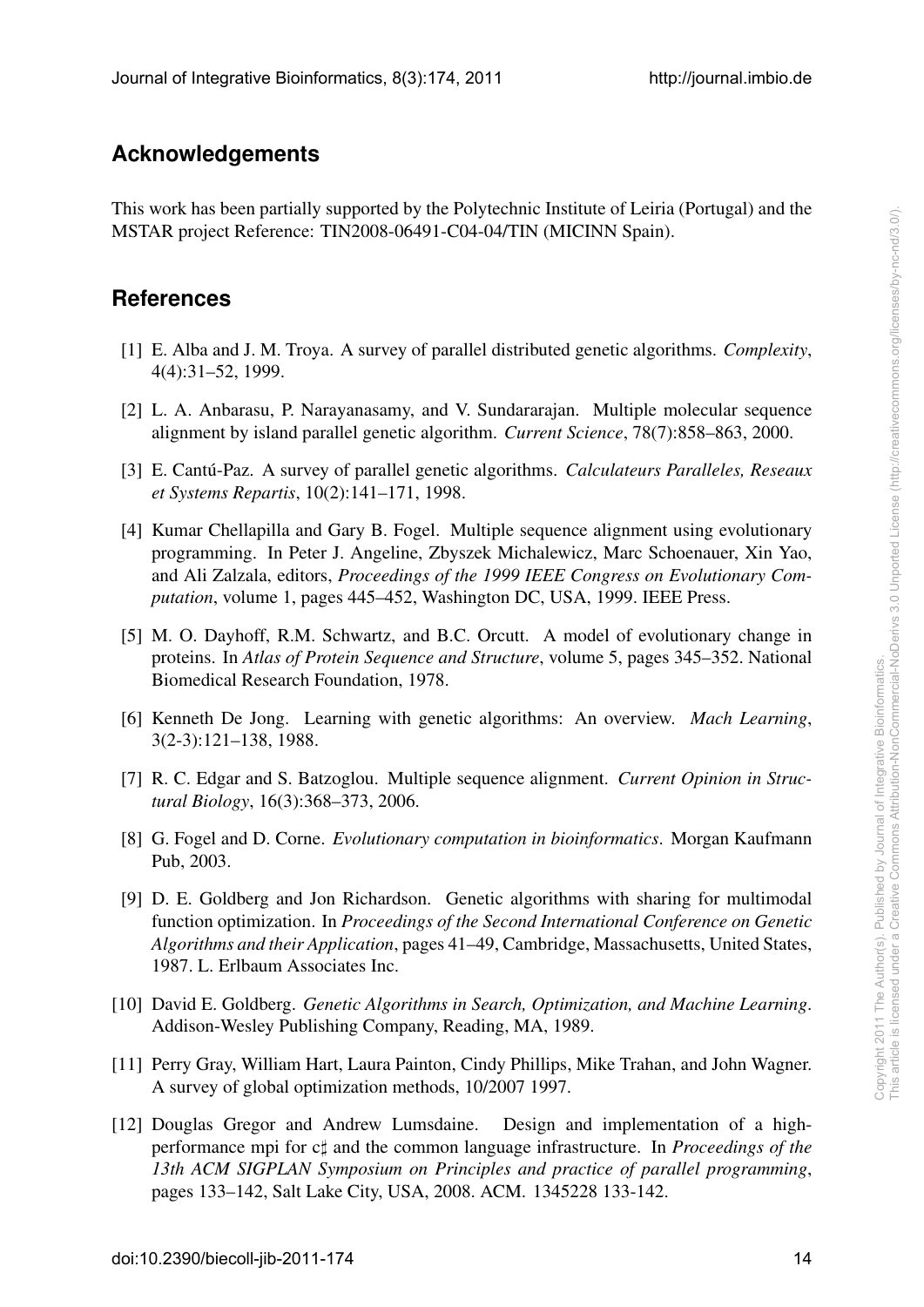- [13] W. Gropp, E. Lusk, and A. Skjellum. Using mpi: portable parallel programming with the message passing interface. 1999.
- [14] J. Horn, N. Nafpliotis, and D. E. Goldberg. A niched pareto genetic algorithm for multiobjective optimization. In *First IEEE Conference on Evolutionary Computation, IEEE World Congress on Computational Intelligence*, volume 1, pages 82–87, 1994.
- [15] JT Horng, LC Wu, CM Lin, and BH Yang. A genetic algorithm for multiple sequence alignment. *Soft Computing*, 9(6):407–420, 2005.
- [16] M. A. Larkin, G. Blackshields, N. P. Brown, R. Chenna, P. A. McGettigan, H. McWilliam, F. Valentin, I. M. Wallace, A. Wilm, and R. Lopez. Clustal w and clustal x version 2.0. *Bioinformatics*, 23(21):2947, 2007.
- [17] T. Lassmann and E. L. L. Sonnhammer. Quality assessment of multiple alignment programs. *FEBS Letters*, 529(1):126–130, 2002.
- [18] Odile Lecompte, Julie D. Thompson, Frédéric Plewniak, Jean-Claude Thierry, and Olivier Poch. Multiple alignment of complete sequences (macs) in the post-genomic era. *Gene*, (270):17–30, 2001.
- [19] Zbigniew Michalewicz. *Genetic algorithms + data structures = evolution programs - Third, Revised and Extended Edition*. Springer, 3 edition, 1996.
- [20] Cédric Notredame. Recent evolutions of multiple sequence alignment algorithms. *PLoS Comput. Biol*, 3(8):e123, 2007.
- [21] Cédric Notredame, Desmond G. Higgins, and J Heringa. T-coffee: A novel method for fast and accurate multiple sequence alignment. *Journal of Molecular Biology*, 302(1):205–17, 2000.
- [22] S.K. Pal, S. Bandyopadhyay, and S.S. Ray. Evolutionary computation in bioinformatics: A review. *IEEE Transactions on Systems Man and Cybernetics Part C-Appl and Rev*, 36(5):601–615, 2006.
- [23] O. M. Shir and T. Back. Niche radius adaptation in the cma-es niching algorithm. *Lecture Notes in Computer Science*, 4193:142, 2006.
- [24] Fernando José Mateus Silva, Juan Manuel Sánchez Pérez, Juan Antonio Gómez Pulido, and Miguel Ángel Vega Rodríguez. Optimizing multiple sequence alignment by improving mutation operators of a genetic algorithm. In *Ninth International Conference on Intelligent Systems Design and Applications*, pages 1257–1262, 2009.
- [25] Fernando José Mateus Silva, Juan Manuel Sánchez Pérez, Juan Antonio Gómez Pulido, and Miguel Angel Vega Rodríguez. An evolutionary approach for performing multiple sequence alignment. In IEEE, editor, *2010 IEEE World Congress on Computational Intelligence*, pages 992–998, Barcelona, Spain, 2010.
- [26] Fernando José Mateus Silva, Juan Manuel Sánchez Pérez, Juan Antonio Gómez Pulido, and Miguel Ángel Vega Rodríguez. A niched pareto genetic algorithm for multiple sequence alignment optimization. In Joaquim Filipe, Ana L. N. Fred, and Bernardette Sharp, editors, *International Conference on Agents and Artificial Intelligence*, volume 1 - Artificial Intelligence, pages 323–329, Valencia, Spain, 2010. INSTICC Press. Comput. not, NO(F125, 2001).<br>
221] Céric Noterdame, Desmond G. Higgins, and J Heringa. T-coffice: A novel method for fast<br>
221 Gal. Pal, S. Bandyopadhyay, and S.S. Ray. Evolutionary computation in bioinformatics:<br>
2000.<br>